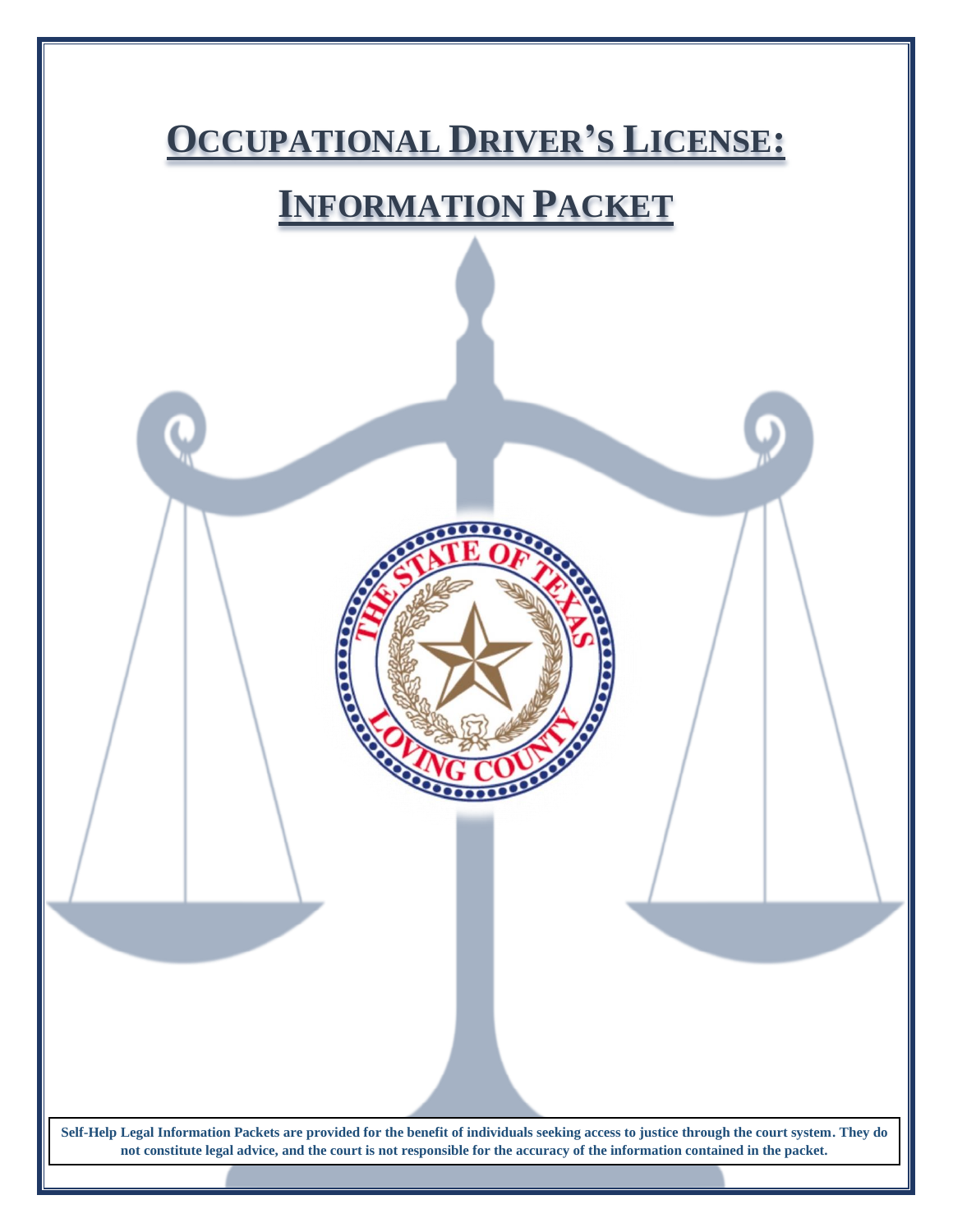## **What is an Occupational Driver's License?**

An Occupational Driver's License (ODL) is a special restricted license issued to persons whose license has been suspended or revoked for certain offenses, if they can demonstrate an essential need to drive. Statute defines "essential need" as a need of a person to operate a motor vehicle:

- In the performance of an occupation or trade or for transportation to and from the place at which the person practices the occupation or trade. Trans Code 521.241(1)(A)
- For transportation to and from an educational facility in which the person is enrolled. Trans Code 521.241 (1)(B)
- In the performance of essential household duties. Trans Code  $521.241(1)(C)$

## **Who is Eligible for an ODL?**

A person whose license has been suspended for a cause other than a physical or mental disability or impairment, or conviction under Chapter 49.04 Penal Code, may apply for an occupational license.

\*You are not eligible for an ODL if you are delinquent on child support.

\*The court cannot grant an ODL for operation of a commercial motor vehicle.

## **What are the requirements to get an ODL?**

A person may apply for an ODL by filing a verified petition (provided on our website) with a court clerk in the county in which the person resides or where the offense occurred for which the license was suspended. Trans Code 521.242(a)

A person may apply for an ODL only with the court clerk in the county in which the person was convicted if: Trans Code 521.242(b)

- The person's license has been automatically suspended or canceled under this chapter for a conviction of an offense under the laws of this state; and Trans Code 521.242(b)(1)
- The person has not been issued, in the 10 years preceding the date of the filing of the petition, more than 1 ODL after a conviction under the laws of this state. Trans Code 521.242(b)(2)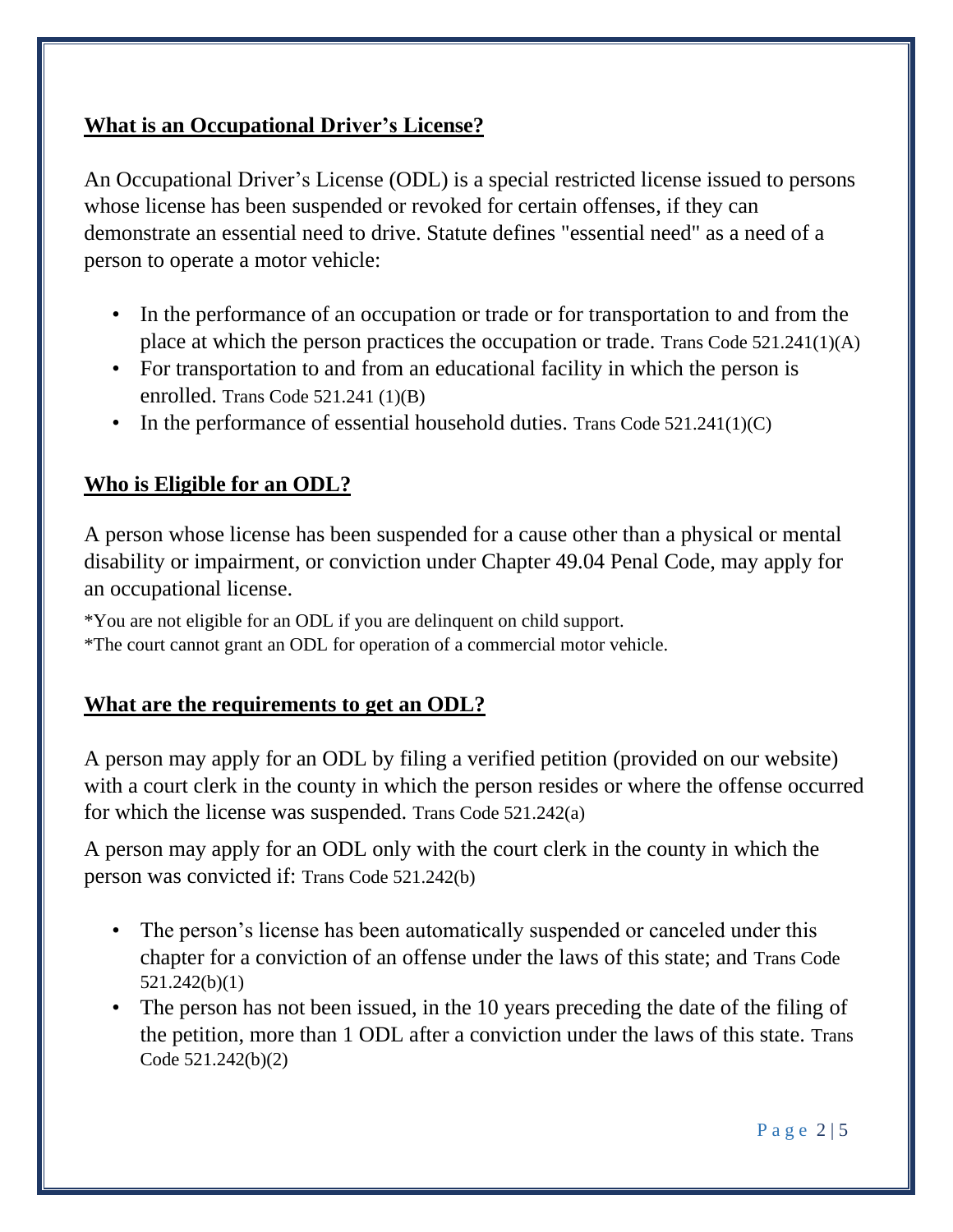## **To file for an Occupational Driver License you must:**

Familiarize yourself with the requirements as set out in the Transportation Code Section 521.241 to 521.253.

- File a Petition with the Loving County Justice Court. The Petition is provided on our website.
- Obtain and file an SR-22 Certificate of Insurance. An Insurance Agent may assist you in obtaining the SR-22.
- Obtain and file a Certified Abstract of your Driving Record (**[AR](http://www.txdps.state.tx.us/DriverLicense/driverrecords.htm)**). This can be requested from the following DPS website: <https://www.dps.texas.gov/section/driver-license/how-order-driver-record>
- Obtain and file a letter from your employer or a school certificate, if applicable.
- Submit a copy of the suspension letter you received from DPS to the court, if applicable.
- Submit filing fee of \$46.00. May be paid in cash, cashier's check or money order, or with a credit or debit card (5% service fee will apply to all card transactions).
- After filing your Petition and all other required documentation, the Judge will review your petition. If approved, you will be notified when you may return to the court to pay for and receive certified copies of the Petition and Order for filing with DPS and for your records. The court will notify you the cost for copies.

# **Can I get a refund if the license is not granted?**

No. The filing fee is \$46.00 and is non-refundable.

## **Is the court order the occupational license?**

No. This is the order granting the occupational license. The court order and all other required items must be submitted *by you* to the Texas Department of Public Safety (DPS) so an occupational license can be issued.

\*Note: The Justice Court does not forward any documents to DPS. Contact DPS at: (512)424-2600 or visit their website: [https://www.dps.texas.gov/section/driver](https://www.dps.texas.gov/section/driver-license/occupational-driver-license)[license/occupational-driver-license](https://www.dps.texas.gov/section/driver-license/occupational-driver-license)

The court order may be used temporarily as a license for 45 days from the date of the judge's signature while DPS processes the occupational license.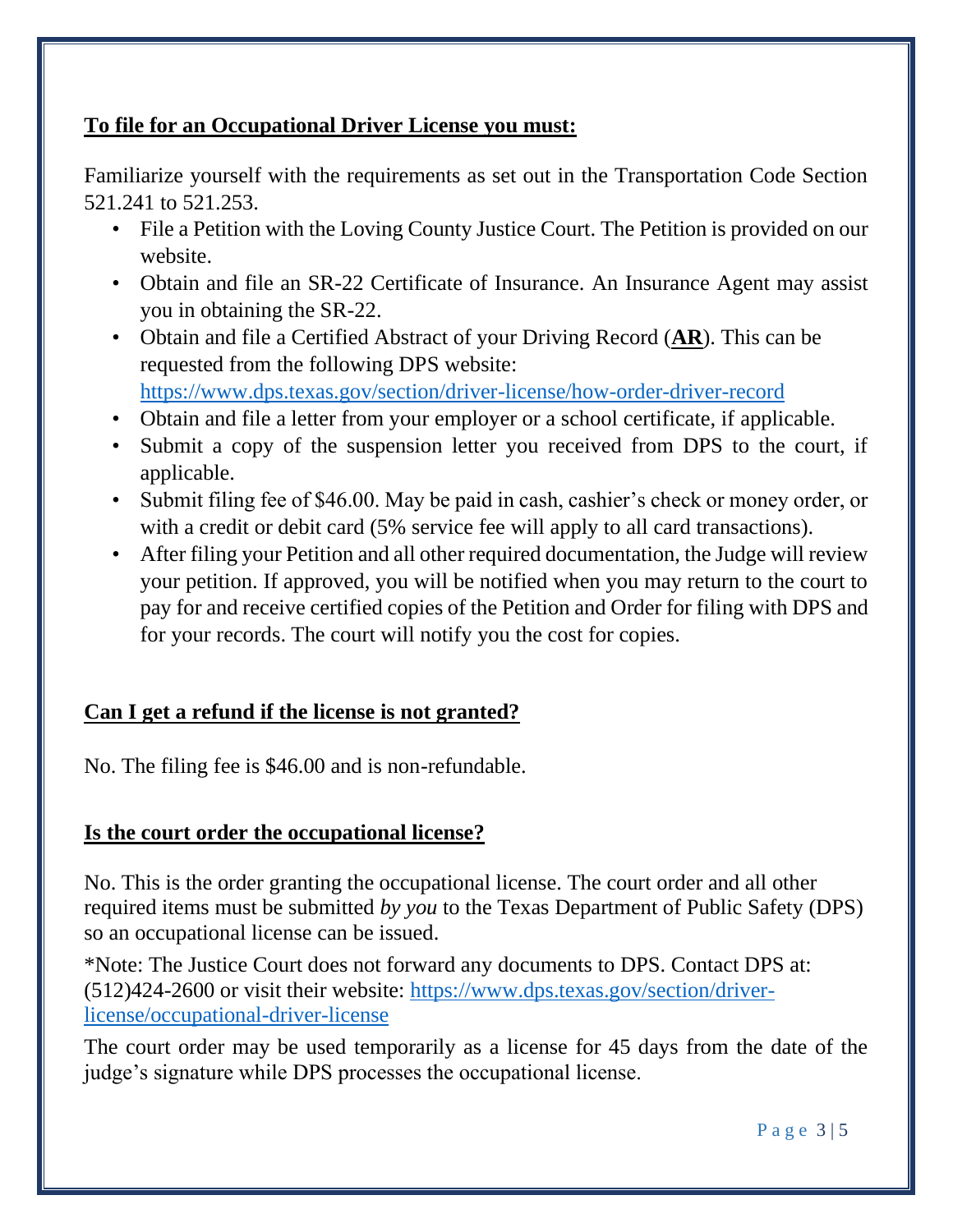## **ORDER GRANTING ODL**

An order granting an ODL must specify the hours of the day and days of the week during which the person may operate a motor vehicle; the reasons for which the person may operate a motor vehicle; and areas or routes of travel permitted.

The person may not operate a motor vehicle for more than 4 hours in any 24-hour period, except that on a showing of necessity the court may allow the person to drive for any period determined by the court that does not exceed 12 hours in any 24-hour period.

An order granting an ODL remains valid until the end of the period of suspension of the person's regular driver's license. Trans Code 521.248 The court order is not the ODL. A court order authorizes the Department of Public Safety to issue the ODL.

# **COURT ORDER IN OPERATOR'S POSSESSION**

A person who is issued an occupational license shall have in the person's possession a certified copy of the court order granting the license while operating the motor vehicle. The person shall allow a peace officer to examine the order on request. (Trans Code 521.250)

## **WAITING PERIOD**

Certain offenses make an individual ineligible to receive an ODL, and some suspensions are required to wait a certain period of time before they are eligible to receive an ODL. If Petitioner (you) has had within the last 5 years:

- No previous contact suspensions No waiting period Trans Code 521.251 (a)
- Prior Administrative License Revocation contact within last 5 years 90 day waiting period Trans Code 521.251 (b)
- Prior DWI conviction within last 5 years 180 day waiting period Trans Code 521.251  $(c)$ ; and
- An individual has been convicted of two or more DWI offenses within the preceding five years must wait one year after the effective date of the license suspension. Trans Code 521.251